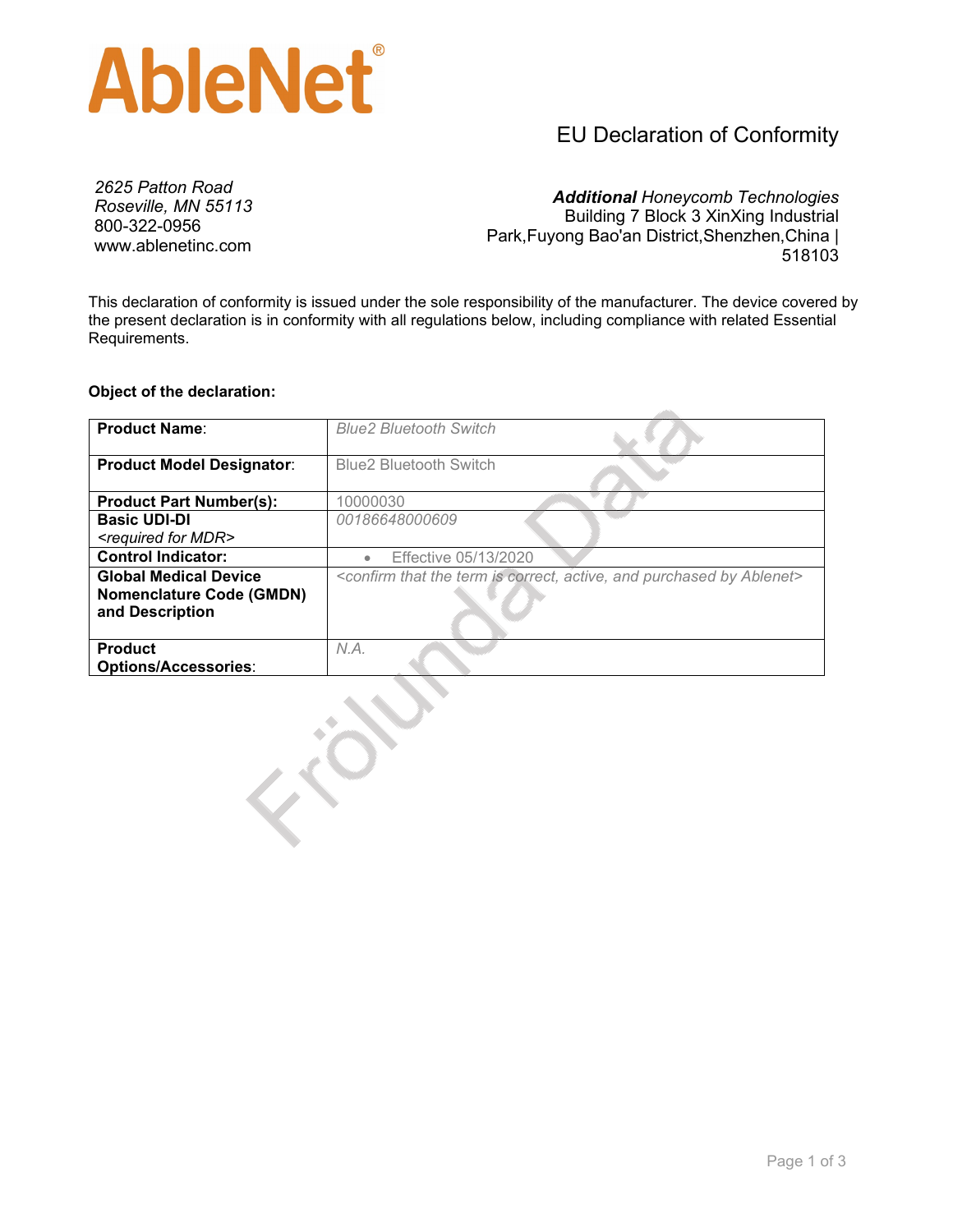

## EU Declaration of Conformity

*2625 Patton Road Roseville, MN 55113* 800-322-0956 www.ablenetinc.com

*Additional Honeycomb Technologies* Building 7 Block 3 XinXing Industrial Park,Fuyong Bao'an District,Shenzhen,China | 518103

The object of the declaration described above is in conformity with the following regulations:

| <b>EU Regulation</b>                                 | Regulation (EU) 2017/745 of the European Parliament and of the<br><b>Council of 5 April 2017 on medical devices</b>                                                                                  |  |
|------------------------------------------------------|------------------------------------------------------------------------------------------------------------------------------------------------------------------------------------------------------|--|
|                                                      |                                                                                                                                                                                                      |  |
| <b>Device Classification:</b>                        | Class I based on Annex VIII and Rule 13                                                                                                                                                              |  |
| <b>Conformity Assessment</b><br>Path                 | Not Applicable - Class I device                                                                                                                                                                      |  |
| Name/Address/ID of<br><b>Notified Body:</b>          | Not Applicable - Class I device                                                                                                                                                                      |  |
| <b>Standards and Common</b><br><b>Specifications</b> | The products listed above have been tested in a typical configuration as<br>described in the Manufacturer's accompanying documentation and are<br>compliant with the product standards listed below. |  |
|                                                      | BS EN ISO 14971:2012 - Medical Devices - Application of risk<br>management to medical<br>devices                                                                                                     |  |
|                                                      | BS EN ISO 13485:2016 - Medical Devices - Quality management<br>$s$ ystems $-$<br>Requirements for regulatory purposes                                                                                |  |
|                                                      |                                                                                                                                                                                                      |  |
| <b>EU Regulation</b>                                 | Radio Equipment Directive (2014/53/EU)                                                                                                                                                               |  |
| <b>Standards and Common</b><br><b>Specifications</b> | The products listed above have been tested in a typical configuration as<br>described in the Manufacturer's accompanying documentation and are<br>compliant with the product standards listed below. |  |
|                                                      | EN 62479:2010: Assessment of the compliance of low power electronic<br>and electrical<br>equipment                                                                                                   |  |
|                                                      | ETSI EN 300 328 V2.1.1 (2016-11) - Wideband transmission systems<br>ETSI EN 301 489-1 V2.2.0 (2017-03) - EMC standard for radio<br>equipment and services                                            |  |
|                                                      | Part 1<br>ETSI EN 301 489-17 V3.0 (2017-03) – EMC standard for radio equipment<br>and services<br>Part 17.                                                                                           |  |